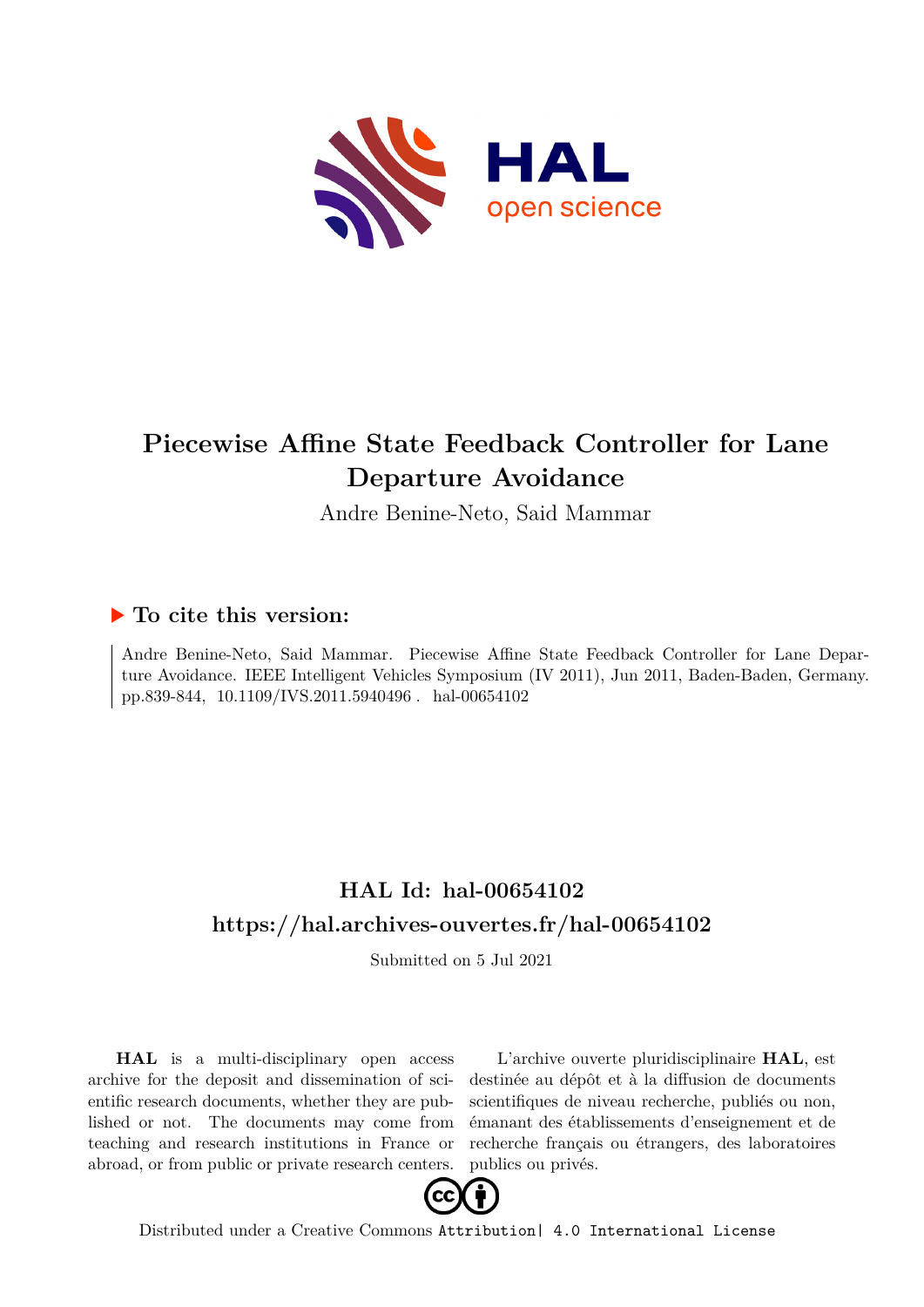## **Piecewise Affine State Feedback Controller for Lane Departure Avoidance**

André Benine-Neto<sup>1</sup>, Saïd Mammar<sup>2</sup>

*Abstract***—This paper presents the design and simulation tests of a lane keeping assistance system for passenger vehicles based on a piecewise affine state feedback controller. The design of the proposed lane keeping system takes into account the entire domain of lateral tire forces through piecewise affine approximations of the tire forces nonlinear behavior. The computation of the control law is casted as Bilinear Matrix Inequalities optimization procedure which is solved using the V-K-method to find a piecewise quadratic Lyapunov function and the state feedback gain. Simulations show the improved performance of the controller on degraded road adhesion conditions.**

#### I. INTRODUCTION

Lane departure represents a significant fraction of road accidents and in many cases it is due to the driver fatigue or inattentiveness, therefore research on vehicle lateral control has been gained importance over the last 40 years, either for full or partial automation of driving tasks, in order to increase safety by reducing accidents and drivers workload. An overview of the recent research activity is provided in [18]. It can be noted that earlier work was devoted to autonomous vehicles in highway scenarios in which the experienced lateral accelerations are generally low [7], which has also been considered in more recent works for the development of assistance systems which replace the driver during the lane departure avoidance manoeuvres [12]. Nevertheless, in order to provide more safety to the drivers, these Lane Keeping Assistance Systems (LKAS) must be able to operate in the complete domain of tire forces, including the nonlinear behavior [9], as many accidents occur due to the vehicle loss of control when the tire forces are saturated.

Vehicle lateral control in saturated tire force conditions has been proposed for autonomous lane keeping system in [6] and in [11] using a parallel distributed control structure developed on a Takagi-Sugeno model.

Piecewise Affine (PWA) systems [19] provide another possibility to model the nonlinearities. It has been employed in [4] for the design of traction controller and in [3] for a yaw rate tracking system both using a model predictive control strategy. PWA approximation of the tire forces has also been used in [17] and [2] to develop an active steering system to track a yaw rate reference using a PI controller.

In this paper a similar tire force approximation is used for the design of a state-feedback PWA controller for a LKAS, which is able to operate in the entire tire force domain. Following the results obtained in [16], the control synthesis is casted as a Bilinear Matrix Inequality (BMI) optimization problem which is solved using the V-K method. This interactive procedure allows the BMI to be transformed into two Linear Matrix Inequalities (LMI) optimizations problems which can be solved more efficiently to find simultaneously the state feedback gain and a Piecewise Quadratic Lyapunov (PWQL) function that ensure stability of the closed loop system. The vehicle model for control synthesis is described in Section II, followed by the controller design shown in Section III. The simulation results obtained on a nonlinear model are presented in Section IV providing a comparison of the PWA controller with a controller designed only for the linear behavior of the tire forces. Section V wraps up the work and provides some perspective for the future work.

#### II. VEHICLE MODEL

In order to design the control law for the LKAS, a simple nonlinear vehicle model is used, in which the lateral translational and yaw motions are considered and the roll and pitch motions are neglected. The wheels of the front and rear axles are lumped into one located at the axle center leading to a bicycle model. The equations describing this model are given by:

$$
\begin{cases}\n m v (\dot{\beta} + r) & = f_{sf} + f_{sr} \\
 J \dot{r} & = l_f f_{sf} - l_r f_{sr}\n\end{cases} (1)
$$

where the involved variables consist of the vehicle yaw rate, denoted *r* and the vehicle sideslip angle,  $\beta$ . Concerning the fixed parameters for the model, *v* represents the longitudinal vehicle speed, *m* is the vehicle mass,  $l_f$  ( $l_f$ ) is the distance from the front (rear) axle to the center of gravity (CG), *J* is the vehicle inertia with respect to the vertical axle through the CG. All numerical values of these parameters are presented in Table I. The lateral forces  $f_{sx}$ , with  $x = f, r$ , for the front and rear tires can be modeled according to the Pacejka tire model [14]:

$$
f_{sx}(\alpha_x) = D_x \sin \left\{ C_x \tan \left[ \left( 1 - E_x \right) B_x \alpha_x + E_x \tan \left( B_x \alpha_x \right) \right] \right\},\tag{2}
$$

where  $\alpha_x$  stands for the front (rear) tire sideslip angle. Considering that the angles remain small, the sideslip angles for front and rear tires are given by:

$$
\alpha_f = \delta_f - \beta - \frac{l_f r}{v}, \qquad \alpha_r = -\beta + \frac{l_r r}{v}, \qquad (3)
$$

where  $\delta_f$  is the steering angle.

The Pacjeka tire model is depicted by the solid line in Fig. 1.

<sup>&</sup>lt;sup>1</sup> IFSTTAR - LIVIC, 14 Route de la Minière, 78000 Versailles, France (andre.benine-neto@ifsttar.fr)

<sup>3</sup> IBISC - EA 4526 UEVE, 40 rue du Pelvoux CE1455, 91020, Evry, Cedex, France (e-mail: said.mammar@iup.univ-evry.fr)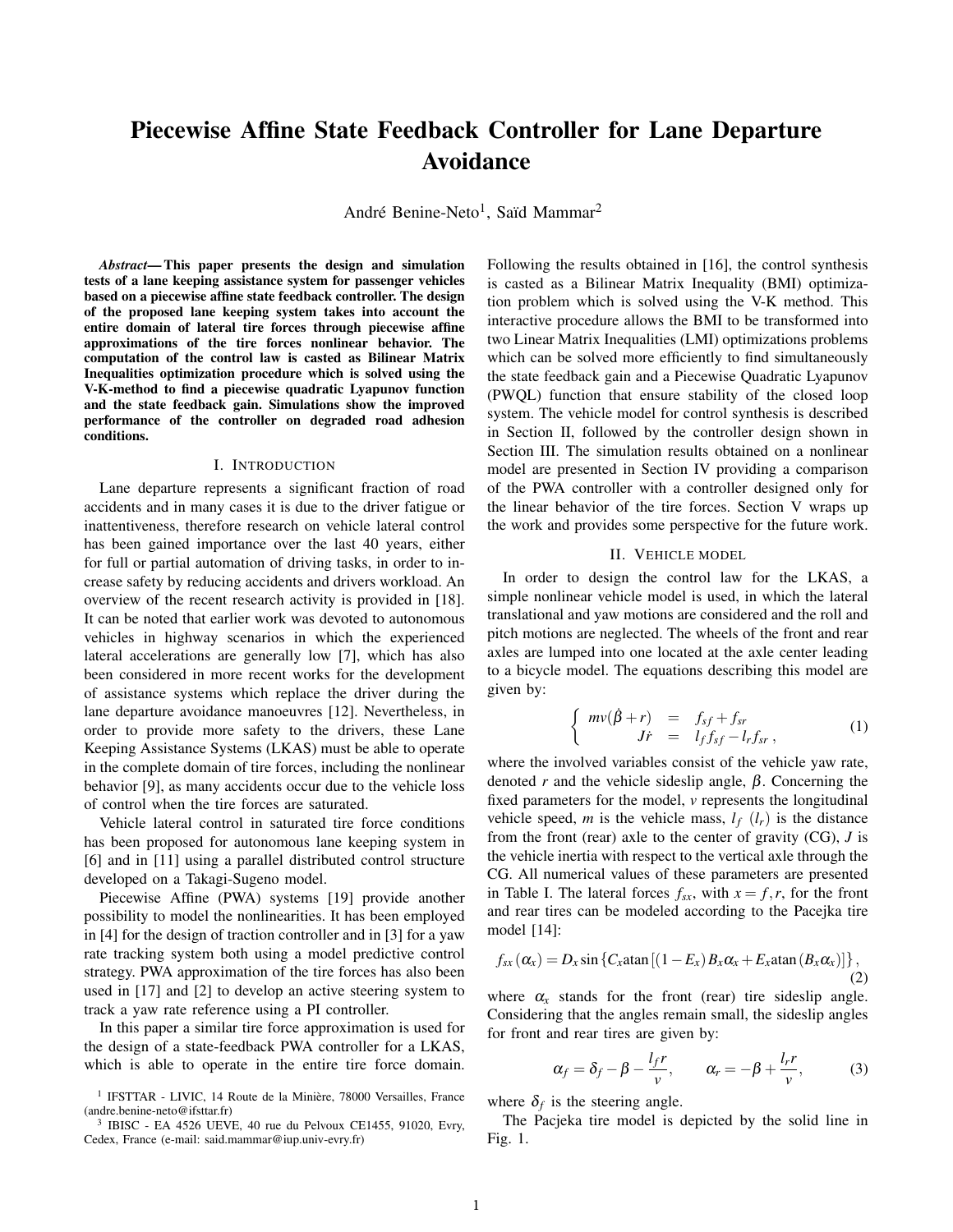

Fig. 1. Front tire forces described by the Pacejka magic formula and corresponding PWA approximations and partitions.

The simple nonlinear model (1) shows, as well known in literature (see for example [13]), a limited stability region which also depends on the driver steering wheel angle, two saddle points and a stable one (bifurcation analysis). The causes of the instability are due to the nonlinear behavior of the tire-road forces which are taken into account in the PWA vehicle model described in the next section.

#### *A. Piecewise affine approximation of lateral tire forces*

Considering that the front and rear tire forces described by (2) are approximated by the following PWA functions:

$$
\begin{cases}\nf_{sf}(\alpha_f) = e_{fi} + d_{fi}\alpha_f \\
f_{sr}(\alpha_r) = e_{ri} + d_{ri}\alpha_r\n\end{cases}
$$
\n(4)

where  $d_{fi}$ ,  $d_{ri}$ ,  $e_{fi}$  and  $e_{ri}$  depend on the front and rear tire forces and the index (*i*) corresponding to the partitioning of the tire force domain, based on the tire sideslip angles, as illustrated by the dotted lines on Fig. 1 for the front wheel.

Replacing the PWA approximation of lateral tire force (4) in the vehicle model (1) leads to the PWA system:

$$
\dot{x}^d = A_i^d x^d + B_i^d u + a_i^d,\tag{5}
$$

with the corresponding dynamics:

$$
A_i^d = \begin{bmatrix} -\frac{d_{fi} + d_{ri}}{mv} & -1 - \frac{d_{fil} - d_{ril}}{mv^2} \\ \frac{d_{ri}l_r - d_{fil}}{J} & -\frac{d_{fil}^2 + d_{ril}^2}{Jv} \end{bmatrix},
$$
(6)

$$
B_i^d = \left[ \begin{array}{c} \frac{d_{fi}}{mv} \\ \frac{d_{fi}^r}{J} \end{array} \right], \quad a_i^d = \left[ \begin{array}{c} \frac{e_{fi} + e_{ri}}{mv} \\ \frac{e_{fil}f - e_{ri}l_r}{J} \end{array} \right].
$$
 (7)

where the control input is the front wheel steering angle  $u = \delta_f$  and the state variables are the vehicle sideslip angle, β and the vehicle yaw rate,  $r, x<sup>d</sup> = [\beta, r]<sup>T</sup>$ .

Even though this approximation can be refined, it is shown in the simulation section that improved performance can be obtained by simply approximating the tire forces with the proposed PWA functions.

TABLE I

VALUES OF THE VEHICLE PARAMETERS.

| Parameter                              | Value        |
|----------------------------------------|--------------|
| $c_f$ , front cornering stiffness      | 40000 N/rad  |
| $c_r$ , rear cornering stiffness       | 35000 N/rad  |
| $l_f$ , distance form CG to front axle | 1.22 m       |
| $l_r$ , distance form CG to rear axle  | 1.44 m       |
| $l_s$ , look-ahead distance            | 0.95 m       |
| $m$ , total mass                       | 1600 kg      |
| J, vehicle yaw moment of inertia       | 2454 $kgm^2$ |
| $\nu$ , longitudinal velocity          | $17 \, m/s$  |

#### *B. Additional dynamics for lane keeping*

For lane keeping purposes, the model (5) has to be expanded with the dynamics of the relative yaw angle and the lateral displacement with respect to the lane centerline. These measurements are provided by a video sensor. Let  $\Psi_L = \Psi - \Psi_d$  be the yaw angle error which is the angle between the vehicle orientation and the tangent to the road. The road reference curvature  $\rho_{ref}$  is defined by  $(\psi_d = v \rho_{ref}),$ and the following equality can be derived:

$$
\dot{\psi}_L = r - \nu \rho_{ref}.\tag{8}
$$

Denoting by  $l_s$  the look-ahead distance, the equation giving the evolution of the measurement of the lateral offset *y<sup>L</sup>* from the centerline at sensor location is obtained by

$$
\dot{y}_L = v(\beta + \psi_L) - l_s r. \tag{9}
$$

Equations (8) and (9) are included in system (5) and the PWA system describing the vehicle dynamics and positioning is described by:

$$
\dot{x}^p = A_i^p x^p + B_i^p u + B_p^p \rho_{ref} + a_i^p \tag{10}
$$

where  $x^p = [\beta, r, \psi_L, y_L]^T$  and

$$
A_i^p = \begin{bmatrix} A_i^d & 0 & 0 \\ 0 & 1 & 0 & 0 \\ v & l_s & v & 0 \end{bmatrix},
$$
  
\n
$$
B_i^p = \begin{bmatrix} (B_i^d)^T & 0 & 0 \end{bmatrix}^T,
$$
  
\n
$$
B_p^p = \begin{bmatrix} 0 & 0 & -v & 0 \end{bmatrix}^T,
$$
  
\n
$$
a_i^p = \begin{bmatrix} (a_i^d)^T & 0 & 0 \end{bmatrix}^T.
$$
 (11)

An illustration of the state variables is provided in Fig. 2

#### III. CONTROL STRATEGY

The algorithm presented in [16] is applied for the design of the proposed LKAS. It provides an efficient procedure for control synthesis for PWA systems using a PWA state feedback gain, by means of a BMI optimization procedure, based on the search of a PWQL function.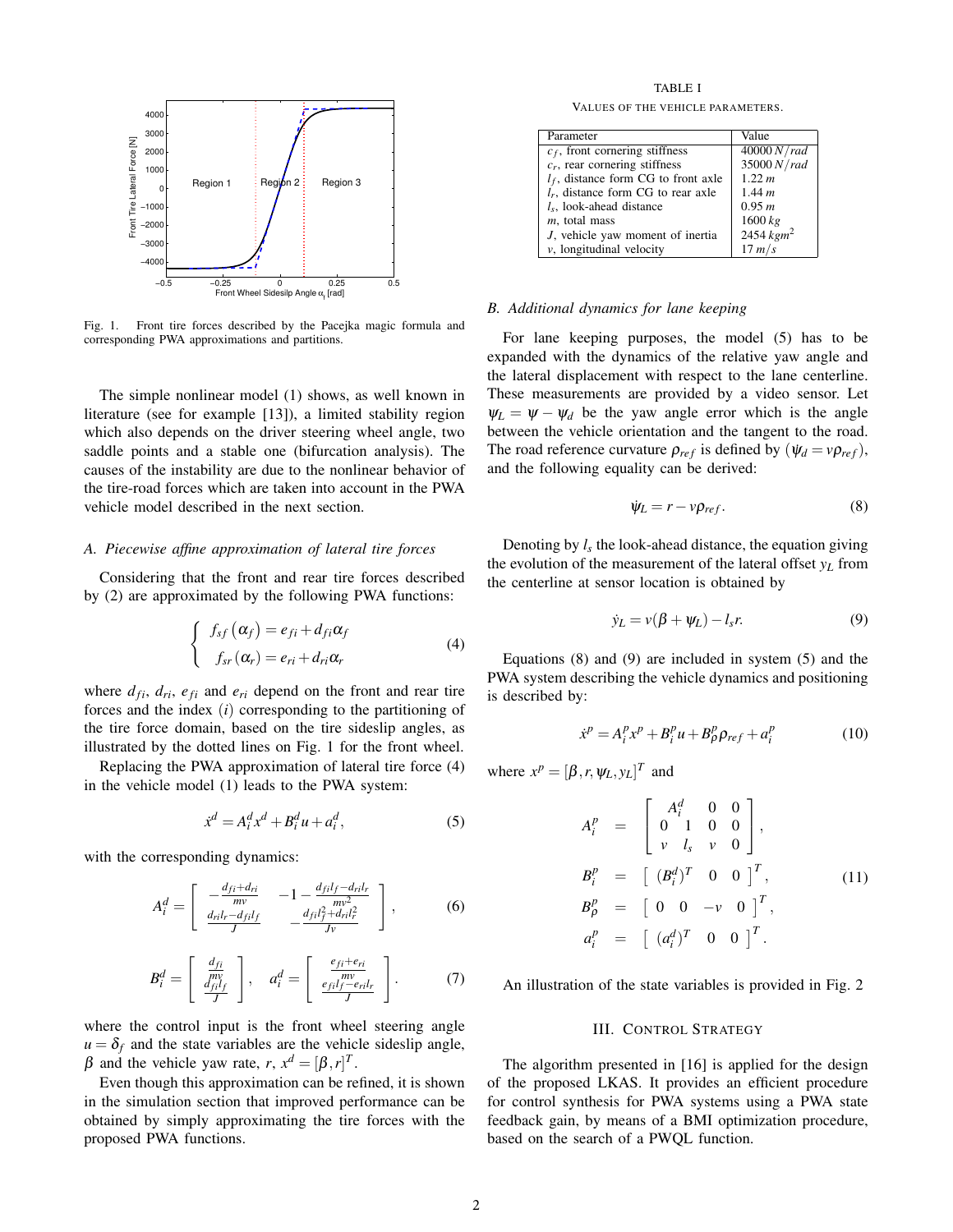

Fig. 2. Single track vehicle model.

#### *A. Assumptions for LKAS and PWA system description*

As most vehicles have understeering behavior, it is assumed that the front tire forces tend to saturate firstly, therefore only the front tire forces are approximated by PWA functions according to (4), and a single linear approximation is assumed for the rear tire, as follows:

$$
\begin{cases}\nf_{sf}(\alpha_f) = e_{f1} + d_{f1}\alpha_f, & \text{for } \alpha_f < -\bar{\alpha}_f, \\
f_{sf}(\alpha_f) = c_f\alpha_f, & \text{for } -\bar{\alpha}_f < \alpha_f < \bar{\alpha}_f, \\
f_{sf}(\alpha_f) = e_{f3} + d_{f3}\alpha_f, & \text{for } \alpha_f > \bar{\alpha}_f, \\
f_{sr}(\alpha_r) = c_r\alpha_r \quad \forall \alpha_r,\n\end{cases}
$$
\n(12)

where  $cf = B_f C_f D_f$ ,  $c_r = B_r C_r D_r$  and  $\bar{\alpha}_f$  corresponds to the partition shown in Fig. 1.

According to (3), the partitions defined by the front wheel sideslip angle,  $\alpha_f = \pm \bar{\alpha}_f$ , depend on the state variables and control input. As mentioned in [16] the switching between the regions should depend only on the state *x*, so models in which there is a feed-through from *u* to a nonlinearity should be avoided. This can be done by the inclusion of a first order actuator which is also useful to enforce continuity of the control input at the boundaries. Therefore, the steering angle is included as an additional state to the system as follows:

$$
\dot{\delta}_f = -\tau \delta_f + u_c, \tag{13}
$$

where  $u_c$  becomes the control input of the augmented plant and  $\tau = 10$ .

Disturbances and exogenous inputs, such as the road curvature, are not taken into account in the control synthesis, therefore the model describing the vehicle dynamics, positioning (10) and first order actuator (13) can be written as:

$$
\dot{x} = A_i x + B_i u + a_i,\tag{14}
$$

with 
$$
x = [\beta, r, \psi_L, y_L, \delta_f]^T
$$
 and  
\n
$$
A_i = \begin{bmatrix} A_i^d & B_i^p \\ 0 & 0 & 0 & -\tau \end{bmatrix},
$$
\n
$$
B_i = \begin{bmatrix} 0 & 0 & 0 & 0 & \tau \end{bmatrix}^T,
$$
\n
$$
a_i = \begin{bmatrix} (a_i^d)^T & 0 \end{bmatrix}^T.
$$
\n(15)

Each of the regions  $R_i$ ,  $i = 1, 2, 3$  can be described as the intersection of the half spaces

$$
R_i = \{x | H_i^T x - g_i < 0\} \tag{16}
$$

Since these regions are slab, it is preferred to express them as degenerated ellipsoids, as suggested in [15] and [16], because they describe exactly the slab regions and it often requires fewer parameters than the polytopic description (16).

The degenerated ellipsoids can be described by:

$$
||E_i x + f_i||_2 \le 1 \quad \forall x \in R_i,
$$
\n(17)

and following the description in [15], if  $R_i = \{x | \underline{d} < c_i^T x < \overline{d}\}$ then the degenerated ellipsoid is described by:

$$
E_i = 2c_i^T / (\bar{d} - \underline{d}) \quad \text{and} \quad f_i = -(\bar{d} + \underline{d}) / (\bar{d} - \underline{d}) \tag{18}
$$

For the PWA system (14), the ellipsoids describing the slab regions are:

$$
E_1^T = [-1, -\frac{l_f}{v}, 0, 0, 1] \frac{2}{-\bar{\alpha}_f - \underline{d}}, \quad f_1 = -\frac{-\bar{\alpha}_f + \underline{d}}{-\bar{\alpha}_f - \underline{d}},
$$
  
\n
$$
E_2^T = [-1, -\frac{l_f}{v}, 0, 0, 1] \frac{1}{\bar{\alpha}_f}, \qquad f_2 = -\frac{\bar{\alpha}_f - \bar{\alpha}_f}{\bar{\alpha}_f + \bar{\alpha}_f} = 0, \quad (19)
$$
  
\n
$$
E_3^T = [-1, -\frac{l_f}{v}, 0, 0, 1] \frac{2}{\bar{d} - \bar{\alpha}_f}, \qquad f_3 = -\frac{\bar{d} + \bar{\alpha}_f}{\bar{d} - \bar{\alpha}_f},
$$

where <u>d</u> and  $\bar{d}$  can be arbitrarily set, such that  $\underline{d} < -\bar{\alpha}_f$  and  $\bar{d} > \bar{\alpha}_f$ .

The ellipsoidal cell description is used to relax the constraints when searching the PWQL function. In order to ensure the continuity of the PWQL function across the boundaries, a parametric boundary description is needed [8].

Each facet boundary between the neighboring regions  $R_i$ and  $R_j$  is contained in the hyperplanes described by:

$$
\{x|c_{ij}^T x - d_{ij} = 0\}.
$$
 (20)

and the boundary parametric description can be obtained by:

$$
\bar{R}_i \cap \bar{R}_j \subseteq \{x \mid l_{ij} + F_{ij} s \mid s \in R^{n-1}\}\tag{21}
$$

where  $F_{ij} \in R^{n \times n-1}$  (full rank) is the matrix whose columns span the null space of  $c_{ij}$ , and  $l_{ij} \in R^n$  is given by  $l_{ij} =$  $c_{ij} (c_{ij}^T c_{ij})^{-1} d_{ij}$ 

For the LKAS model (14) the parametric description of the boundaries is given by:

$$
F_{1,2} = \left[\begin{array}{cccc} 1 & 0 & 0 & 0 \\ 0 & 1 & 0 & 0 \\ 0 & 0 & 1 & 0 \\ 0 & 0 & 0 & 1 \\ 1 & \frac{l_f}{\nu} & 0 & 0 \end{array}\right], F_{2,3} = \left[\begin{array}{cccc} 1 & 0 & 0 & -\frac{l_f}{\nu} \\ 0 & 0 & 0 & 1 \\ 0 & 1 & 0 \\ 0 & 0 & 1 & 0 \\ 1 & 0 & 0 & 0 \end{array}\right],
$$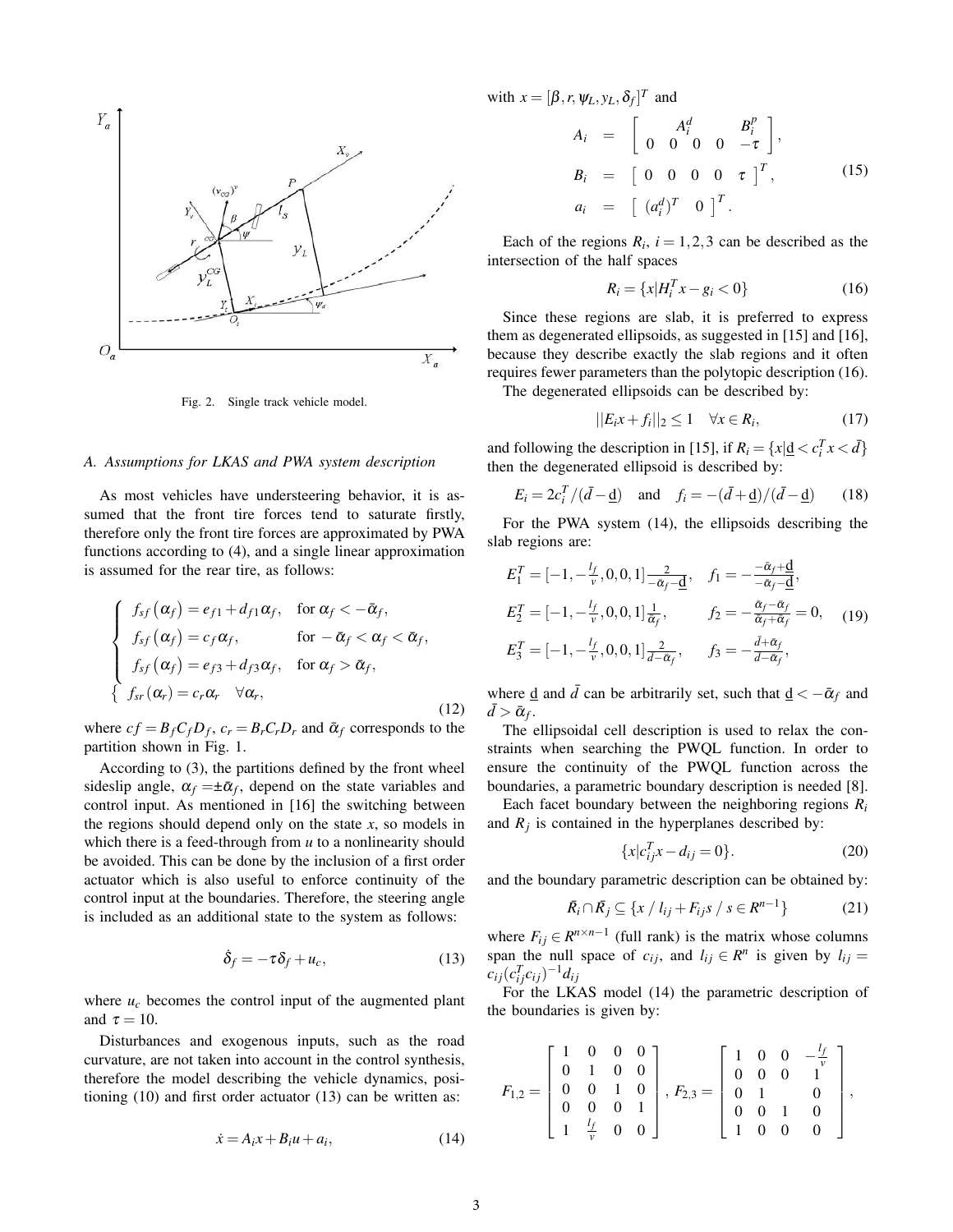$$
l_{1,2} = \begin{bmatrix} \frac{\tilde{\alpha}_f}{2 + l_f^2/\nu^2}, & \frac{\tilde{\alpha}_f l_f/\nu}{2 + l_f^2/\nu^2}, & 0, & 0, & -\frac{\tilde{\alpha}_f}{2 + l_f^2/\nu^2} \end{bmatrix},
$$
  
\n
$$
l_{2,3} = \begin{bmatrix} -\frac{\tilde{\alpha}_f}{2 + l_f^2/\nu^2}, & -\frac{\tilde{\alpha}_f l_f/\nu}{2 + l_f^2/\nu^2}, & 0, & 0, & \frac{\tilde{\alpha}_f}{2 + l_f^2/\nu^2} \end{bmatrix}.
$$
\n(22)

#### *B. PWA State-Feedback control synthesis*

Due to the symmetry of the lateral tire force with respect to the origin, only regions  $R_1$  and  $R_2$  are considered in the control synthesis. The same gains obtained for region  $R_1$  can be applied in region *R*3.

The goal is to stabilize (14) with a PWA state feedback gain  $u_c = K_i x + m_i$ , based on the search of a PWQL function of the form:

$$
V_i(x) = x^T P_i x + 2q_i^T x + r_i.
$$
 (23)

 $V_i(x)$  can be a Lyapunov function with a decay rate  $\alpha_i$ , for the region  $R_i$  if, for a fixed  $\varepsilon \geq 0$ ,

$$
x \in R_i, \begin{cases} V_i(x) > \varepsilon ||x - x_{eq}||_2\\ \frac{d}{dt} V_i(x) < -\alpha_i V_i(x), \end{cases} \tag{24}
$$

where *xeq* is the equilibrium point of the closed loop system.

Rendering the vehicle to the center of the lane is a regulation problem for system (14), since in a straight line all state variables should converge to the origin. Therefore the desired equilibrium point of the closed loop system,  $x_{eq} = 0$ , is placed at the origin. The equilibrium point must also be the extrema of the Lyapunov function candidate for the corresponding region (see [16]). In consequence,  $q_2 = 0_{5 \times 1}$ and  $r_2 = 0$  to ensure that  $V(0) = 0$ .

The closed-loop state-space equation is:

$$
\dot{x} = (A_i + B_i K_i)x + (b_i + B_i m_i) = \tilde{A}_i x + \tilde{b}_i.
$$
 (25)

As the closed loop system has a single equilibrium point, the equilibrium points of  $R_1$ , denoted  $x_{eq1}$  and  $R_3$ ,  $x_{eq3}$ , must not be contained in its own region, enforcing a transition through the boundaries with  $R_2$ . This can be done using the constraint:

$$
(A_i + B_i K_i)x_{eq} + (b_i + B_i m_i) = 0.
$$
 (26)

The stability of the (25) can be guaranteed by S-procedure [5], using the ellipsoidal cell description (17) and conditions (24), if there exists  $P_i = P_i^T \succ 0$ , and positive constants  $\lambda_1$ and  $\gamma_1$  that satisfy:

$$
\begin{cases}\n\begin{bmatrix}\nP_1 - \varepsilon I_n + \lambda_1 E_1^T E_1 & q_1 + \varepsilon x_{eq} + \lambda_1 E_1^T f_1 \\
\ast & r_1 - \varepsilon x_1^T x_1 + \lambda_1 (f_1^T f_1 - 1) \end{bmatrix} \rangle 0 \\
\begin{bmatrix}\nP_2 - \varepsilon I_n\n\end{bmatrix} \rangle 0\n\end{cases}
$$
\n
$$
\begin{cases}\n\begin{bmatrix}\n\lambda_1^T P_1 + P_1 + \tilde{A}_1 \\
-\gamma_1 E_1^T E_1 + \alpha_1 P_1\n\end{bmatrix} & \begin{bmatrix}\nP_1 \tilde{b}_1 + \tilde{A}_1^T q_1 \\
-\gamma_1 E_1^T f_1 + \alpha_1 q_1\n\end{bmatrix} \rangle\n\end{cases}
$$
\n
$$
\begin{cases}\n\lambda_1^T P_2 + P_2 + \tilde{A}_2 + \alpha_2 P_2\n\end{cases} \rangle \prec 0
$$
\n(28)

Using the parametric description of the boundaries (22), the continuity of the PWQL function candidate is ensured by:

$$
\begin{cases}\nF_{12}^T(P_1 - P_2)F_{12} = 0 \\
F_{12}^T(P_1 - P_2)I_{12} + F_{12}^T q_1 = 0 \\
I_{12}^T(P_1 - P_2)I_{12} + 2q_1^T I_{12} + r_1 = 0\n\end{cases}
$$
\n(29)

Ensuring that there is no sliding mode between  $R_1$  and  $R_2$ can be enforced by the equations:

$$
\begin{cases}\nc_{12}^T(\tilde{A}_1 - \tilde{A}_2)F_{12} = 0 \\
c_{12}^T(\tilde{A}_1 - \tilde{A}_2)l_{12} + \tilde{b}_1 - \tilde{b}_2 = 0\n\end{cases}
$$
\n(30)

Defining a performance criterion as:  $J = \min \alpha_i$ . The goal is to find the PWA state feedback controller that maximizes the performance criterion *J*. This optimization problem can be cast as a BMI as:

maximise: 
$$
\min_{i} \alpha_{i}
$$
  
subjected to: (26), (29), (27), (28), (30),  

$$
\varepsilon > 0, \quad \gamma_{1} > 0, \quad \lambda_{1} > 0, \quad \alpha_{1,2} > l_{0} > 0,
$$

$$
-l_{1} < K_{i} < l_{1}, \quad -l_{2} < m_{i} < l_{2}
$$
(31)

where  $l_0$  is a scalar bound,  $l_1$  and  $l_2$  are vector bounds.

The BMI problem (31) can be solved using the V-K method, in which LMIs are solved in an iterative fashion. For that, the equilibrium point of the dynamics corresponding to the affine region  $x_{eq1}$ , is chosen a-priori, such that it is not located in  $R_1$ . For this specific lane keeping problem, the algorithm becomes.

*V-step*: Given a fixed controller, and a fixed  $\alpha_i$ , solve:

Find: 
$$
P_1
$$
,  $q_1$ ,  $r_1$  and  $P_2$ ,  
s. t. : (29), (27), (28),  
 $\varepsilon > 0$ ,  $\gamma_1 > 0$ ,  $\lambda_1 > 0$ , (32)

*K*-step: For  $P_1$ ,  $q_1$ ,  $r_1$  and  $P_2$  fixed at the previous step, solve:

maximise: *i* α*i*

s. t.:   
(26), (27), (28), (30),  

$$
\varepsilon > 0, \quad \gamma_1 > 0, \quad \lambda_1 > 0, \quad \alpha_{1,2} > l_0 > 0,
$$

$$
-l_1 < K_i < l_1, \quad -l_2 < m_i < l_2,
$$
(33)

For each iteration of the K-step, the decay rates  $\alpha_1$ and  $\alpha_2$  must be greater than the value computed at the previous iteration. The loop must be repeated until there is no significant improvement on the cost or the LMIs become infeasible.

The gain for the first iteration on the *V-step* is computed using the algorithm from [12]. The same gain is considered for both regions, and  $m_1 = m_2 = 0$ .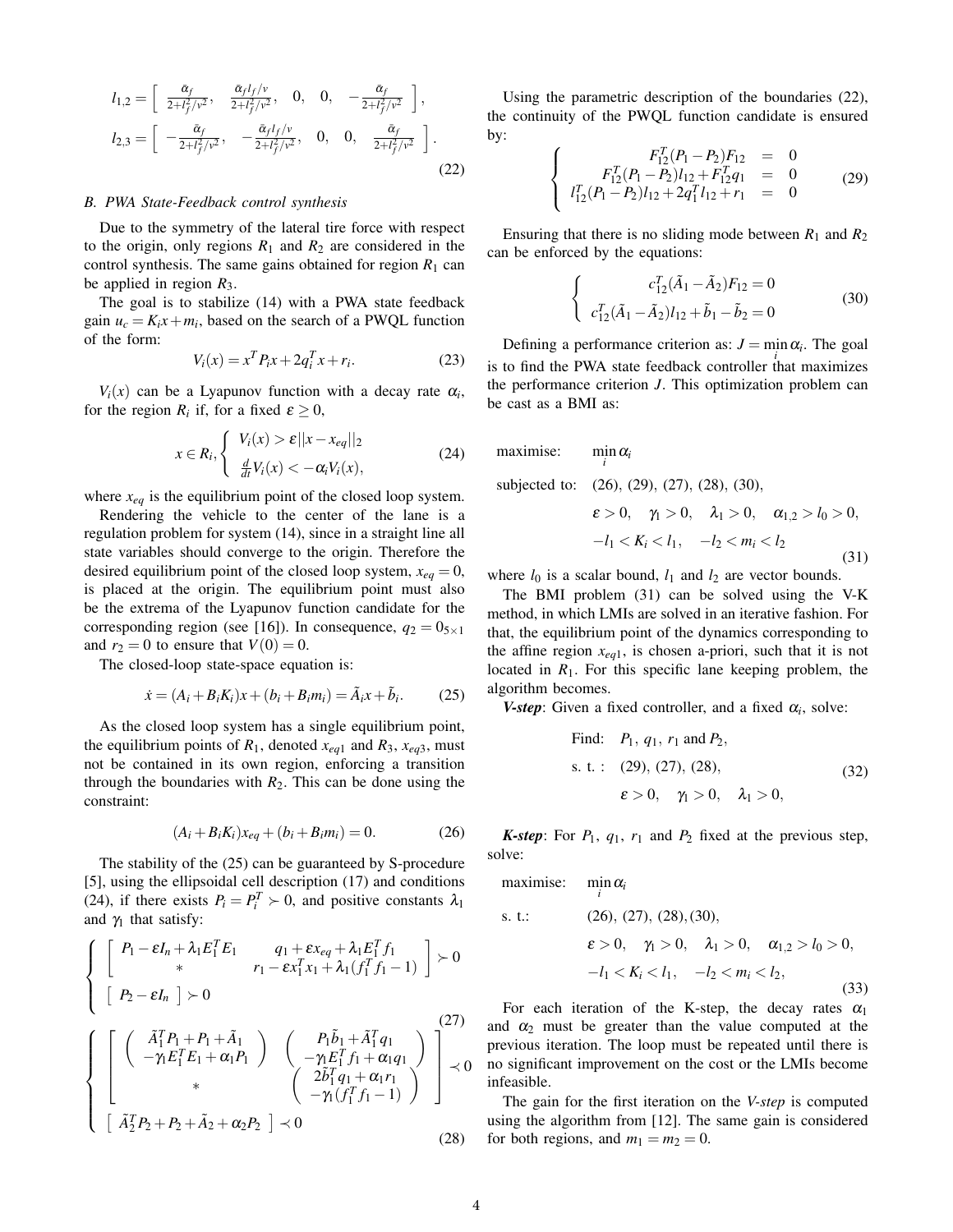#### IV. SIMULATION RESULTS

The resulting gains from the V-K method are:

$$
K_1 = [-0.0914 - 0.1514 - 1.0289 - 0.0824 - 0.1919],
$$
  
\n
$$
K_2 = [-0.3184 - 0.1639 - 1.0289 - 0.0824 - 0.1879],
$$
  
\n
$$
K_3 = K_1, \quad m_1 = -m_3 = 0.0245, \ m_2 = 0
$$
\n(34)

In order to verify the performance of the PWA controller, simulation were carried out on the Matlab/Simulink environment, comparing two vehicles, one equipped with the PWA controller and another equipped with the controller computed for the linear region only (controller  $K_2$ ). The dynamics of the model used for simulation consist of nonlinear 4-wheels vehicle according to [1], which is considered to capture the essential vehicle lateral steering dynamics:

$$
m(\dot{v}_y + r v) = f_{sf} \cos \delta_f + f_{sr} J\dot{r} = l_f f_{sf} \cos \delta_f - l_r f_{sr}
$$
 (35)

where  $v_y$  is the lateral velocity, and the lateral forces are given by (2). The sideslip angles  $\alpha_{f,r}$  are given by:

$$
\alpha_{f(left)} = \delta_f - \arctan\left(\frac{v\beta + rl_f}{v - \frac{q}{2}r}\right)
$$
  
\n
$$
\alpha_{f(right)} = \delta_f - \arctan\left(\frac{v\beta + rl_f}{v + \frac{q}{2}r}\right)
$$
  
\n
$$
\alpha_{r(left)} = -\arctan\left(\frac{v\beta - rl_f}{v - \frac{q}{2}r}\right)
$$
  
\n
$$
\alpha_{r(right)} = -\arctan\left(\frac{v\beta - rl_f}{v + \frac{q}{2}r}\right)
$$
\n(36)

As an attempt to make the lane departure avoidance assistance system unobtrusive during normal driving, the activation strategy takes place only in case the driver is inattentive and there is a risk of lane departure. Throughout the simulations the driver is considered inattentive, and analogously to [12] the risk of lane departure is estimated by position of the front wheels with respect to a centered strip on the lane with width 2*d*. The position of the left  $(y_l)$  and right  $(y_r)$  front wheels can be described by:

$$
y_l = y_L + (l_f - l_s)\psi_L + \frac{a}{2}, \n y_r = y_L + (l_f - l_s)\psi_L - \frac{a}{2},
$$
\n(37)

where *a* represents the vehicle width. Enforcing that the front wheels must remain inside the centred lane strip  $\pm d$ , yields:

$$
-\frac{2d-a}{2} \le y_L + (l_f - l_s)\psi_L \le \frac{2d-a}{2}
$$
 (38)

This set, corresponding to the region between two parallel hyperplanes, can be written with respect to the state vector as:

$$
T \stackrel{\Delta}{=} \{x \in R^5 : |Fx| \le 1\}
$$
 (39)

where  $F = (0, 0, \frac{2(l_f - l_s)}{2d - a})$  $\frac{(l_f - l_s)}{2d - a}, \frac{2}{2d - a}, 0).$ 

The road adhesion is considered degraded, in order to show the performance of the controller in the occurrence of tire forces saturation. The road adhesion coefficient is considered  $\mu = 0.5$ , which corresponds to wet pavement. This condition is incorporated in the parameters of (2) by changing *B* to  $(2 - \mu)B$ , *C* to  $(\frac{5}{4} - \frac{\mu}{4})C$  and *D* to  $\mu D$ , [10].

The simulation scenario consists of an inattentive driver approaching a left-hand side curve. As the right front wheel reaches the centered strip *d* the LKAS system is activated.



Fig. 3. Active region for PWA control and response for vehicles with PWA and linear controllers



Fig. 4. Steering angle and Control input for vehicles with PWA and linear controllers

While attempting to steer the vehicle to the center of the lane, the front wheel sideslip angle, depicted in Fig. 3 overshoots the limit considered for the linear behavior, corresponding to the saturation of tire forces. The switches between the gains corresponding to  $R_2$  and  $R_3$  are shown in Fig. 3. The corresponding control input and steering angle that can be seen in Fig. 4.

The vehicle sideslip angle and yaw rate for the two vehicles are shown in subplots of Fig. 5. The relative yaw angle and lateral offset at look-ahead distance, representing the vehicle positioning on the road are depicted in Fig 6. It is interesting to note that the dynamics of the vehicle equipped with the PWA controller are less extreme due to the switching of the controller. This control action to reestablish vehicle stability leads to a slightly larger lateral offset during the maneuver, but it is still within an acceptable range. Moreover it avoids the saturation of the lateral tire forces.